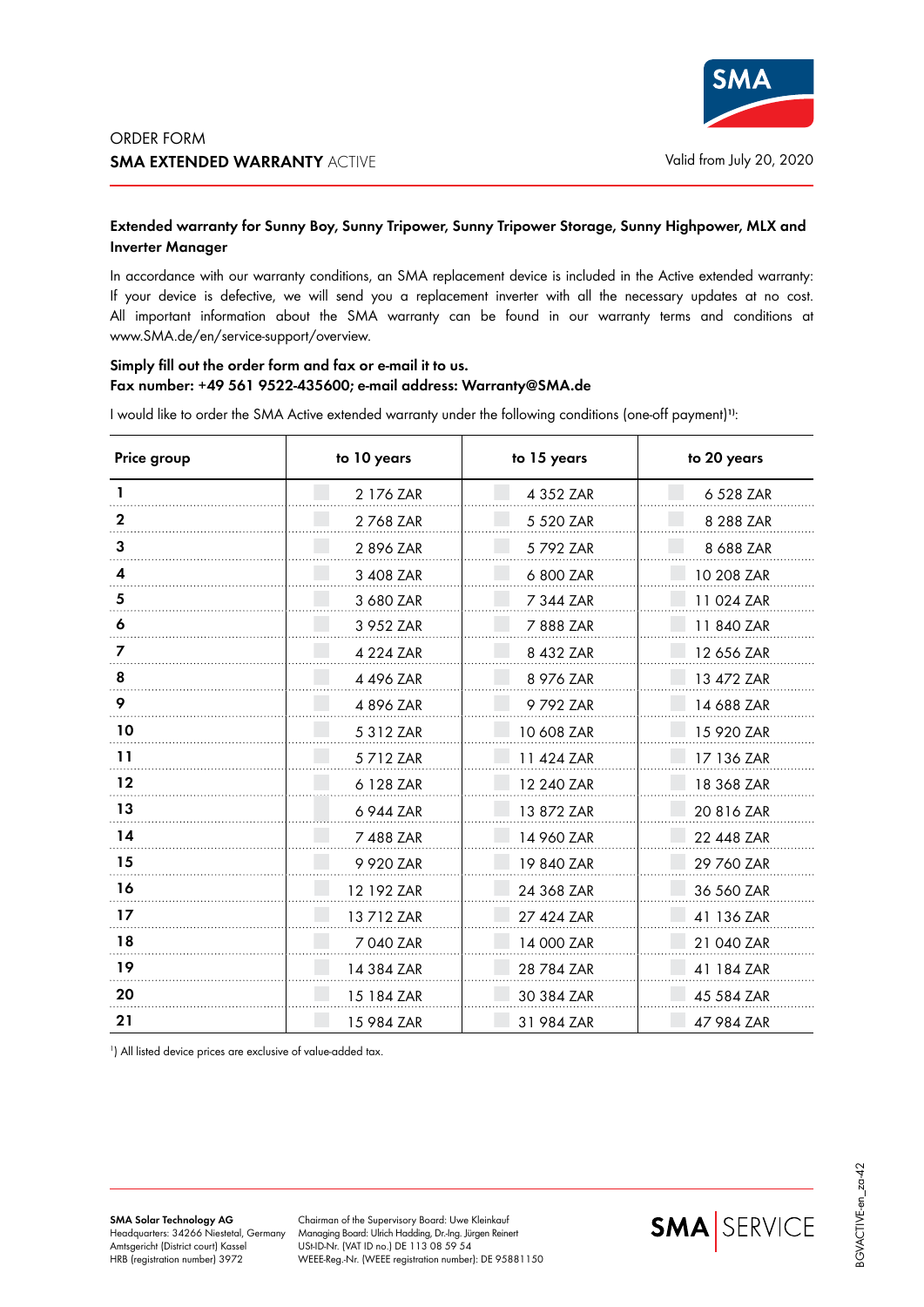

## ORDER FORM **SMA EXTENDED WARRANTY** ACTIVE

| Price group | Device type                                                                                                                                                                                                                                                           |
|-------------|-----------------------------------------------------------------------------------------------------------------------------------------------------------------------------------------------------------------------------------------------------------------------|
| 1           | SB1.5-1VL-40, SB 2000HF-30, SB2.0-1VL-40, SB 2100TL, SB 2500, SB2.5-1VL-40, SB 2500HF-<br>30, SB 2500TLST-21                                                                                                                                                          |
| 2           | SB 3000, SB3.0-1AV-40*, SB3.0-1AV-41*, SB 3000HF-30, SB 3000TL-20, SB 3000TL-21,<br>STP3.0-3AV-40*, SB 3300, SB 3300-11, SB 3500TL-JP-22**, SB 3500TL-JP-22-MP**<br>SB3.6-1AV-40*, SB3.6-1AV-41*, SB 3600TL-20, SB 3600TL-21, SB 3600SE-10***, SB 3800,<br>SB 3800-11 |
| З           | SB4.0-1AV-40*, SB4.0-1AV-41*, SB 4000TL-20, SB 4000TL-21, STP4.0-3AV-40*,<br>SB 4500TL-JP-22**, SB 4500TL-JP-22-MP**                                                                                                                                                  |
| 4           | SB5.0-1AV-40*, SB5.0-1AV-41*, SB5.5-LV-JP-41**, SB 5000TL-20, SB 5000TL-21, SB 5000SE-<br>10***, SB 5400TL-JP-22-MP**, STP5.0-3AV-40*, STP 5000TL-20                                                                                                                  |
| 5           | SB 6000TL-21, SB6.0-1AV-41*, STP 6000TL-20, STP6.0-3AV-40*                                                                                                                                                                                                            |
| 6           | STP 7000TL-20                                                                                                                                                                                                                                                         |
| 7           | STP 8000TL-20, STP8.0-3AV-40*                                                                                                                                                                                                                                         |
| 8           | STP 9000TL-20                                                                                                                                                                                                                                                         |
| 9           | STP 10000TL-20, STP 10000TLEE-JP-10, STP 10000TLEE-JP-11, STP10.0-3AV-40*                                                                                                                                                                                             |
| 10          | STP 12000TL-20                                                                                                                                                                                                                                                        |
| 11          | STP 15000TL-30                                                                                                                                                                                                                                                        |
| 12          |                                                                                                                                                                                                                                                                       |
| 13          | STP 20000TL-30, STP 20000TLEE-JP-11                                                                                                                                                                                                                                   |
| 14          | STP 24500TL-JP-30, STP 25000TL-30, STP 25000TL-JP-30                                                                                                                                                                                                                  |
| 15          | 03-50-1000-1-40 (STP 50-40), 03-50-1000-3-40 (STP 50-JP-40)                                                                                                                                                                                                           |
| 16          | STP 60-10, STP 60-JP-10, 139F5003 (MLX 60)                                                                                                                                                                                                                            |
| 17          | SHP 75-10                                                                                                                                                                                                                                                             |
| 18          | IM-20****, IM-10****                                                                                                                                                                                                                                                  |
| 19          | STPS60-10, 3-100-1000-1-20 (SHP 100-20), 3-100-1000-3-20 (SHP100-JP-20)                                                                                                                                                                                               |
| 20          | 3-125-1500-2-20 (SHP 125-US-20), STP 110-60                                                                                                                                                                                                                           |
| 21          | 3-150-1500-1-20 (SHP 150-20), 3-150-1500-2-20 (SHP 150-US-20), 3-143-1500-3-20 (SHP<br>$143-JP-20$                                                                                                                                                                    |

The factory warranty is 5 years. This can be extended by a maximum of 10 years to 15 years.

\*\* The factory warranty is 10 years. This can be extended by a maximum of 10 years to 20 years.

\*\*\* The extended warranty refers exclusively to the inverter (the corresponding battery is not a part of this extended warranty).

\*\*\*\* The factory warranty is 5 years. This can be extended by a maximum of 5 years to 10 years.

The sale of extended warranties is limited to the above listed device types (the above mentioned device types ending with BS, -IT and -Kxx are excluded from the limitation).

SMA reserves the right to add or remove device types to or from the overview list at any time.

The warranty can only be extended during an existing valid warranty period.

The total duration of the factory warranty period and the warranty extension may not exceed 20 years.